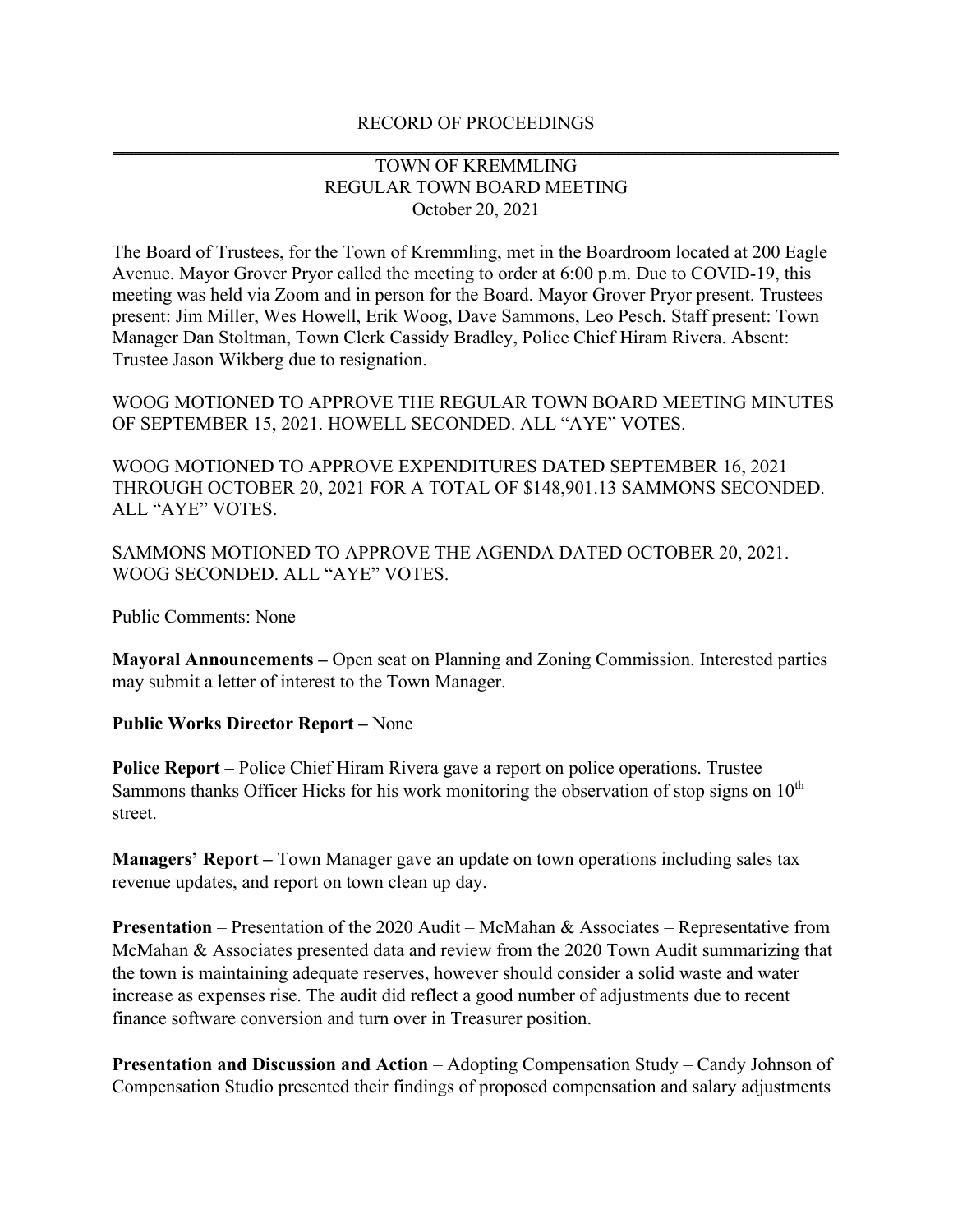according to comparable market data. No action taken at this time.

**Discussion and Action** – Resolution 2021-5 Opioid Settlement and MOU – Attorney Nick Cotton-Baez of Kelly PC Municipal Lawyers presents data of the state Opioid Settlement and MOU. Woog motions to approve Resolution 2021-5 A Resolution Approving the Colorado Opioids Settlement Memorandum of Understanding and Other Documents Necessary for the Town's Participation in Pending Opiod Settlements, Miller seconds. All aye votes.

**Discussion and Action** – Filling Open Town Council Seat - Town Manager Dan Stoltman informs the board of Jason Wikberg's resignation from the Board of Trustees. Options are to appoint someone to the seat in the interim or allow it to sit vacant until April 2022 Election. Regardless of appointment, and candidate would be required to run in the 2022 election. If appointment is sought, candidates should present a letter of interest to the Town Manager prior to the November 17, 2021 regular board meeting, and be present at said meeting for board review. Miller motions to advertise the seat for appointment, Pesch seconds. All aye votes. **Discussion and Action -** Review of Town Finance Director/Treasurer job description in preparation of advertisement – Town Manager Dan Stoltman gives an overview of the current Finance Director/Treasurer job description, which was previously reviewed and edited in 2020 at the hiring of the exiting candidate. Despite an internal interested candidate, Manager Stoltman's suggestion is to post the position publicly to ensure the best candidate pool. Pesch motions to advertise the position of Finance Director/Treasurer externally, Sammons seconds. All aye votes.

**Discussion and Action-** Request to Spend additional funds for Street Sweeper – Town Manager Dan Stoltman requests an additional \$85,000.00 to purchase a used Street Sweeper, in addition to the already budgeted \$100,000.00. Board discussion took place on if the sweeper was actually necessary or if funds should rather be spent on road base improvements. No action taken at this time.

**Discussion and Action-** Discussion on 2022 Town Budget – General Fund, Water Fund, all other funds – Town Manager Dan Stoltman gives an overview of suggested budget items, capital projects, salaries and spending increases. A discussion was had by the board for suggested adjustments, increases and removals of various items. Staff will return to the next meeting with reflected updates. (Specific item changes and concerns can be reviewed by recording at the Town Clerk's office.) No action taken at this time.

**Executive Session - For discussion of a personnel matter under C.R.S. Section 24-6- 402(2)(f) and not involving: any specific employees who have requested discussion of the matter in open session; any member of this body or any elected official; the appointment of any person to fill an office of this body or of an elected official; or personnel policies that do not require the discussion of matters personal to particular employees – Regarding Public Works Director.** Mayor Pryor stated that the time is now 9:36 p.m. The participants in executive session were: Mayor Grover Pryor present. Trustees present: Jim Miller, Wes Howell, Erik Woog, Dave Sammons, Leo Pesch. Staff present: Town Manager Dan Stoltman, Town Clerk Cassidy Bradley, Police Chief Hiram Rivera. If any person who participated in the Executive